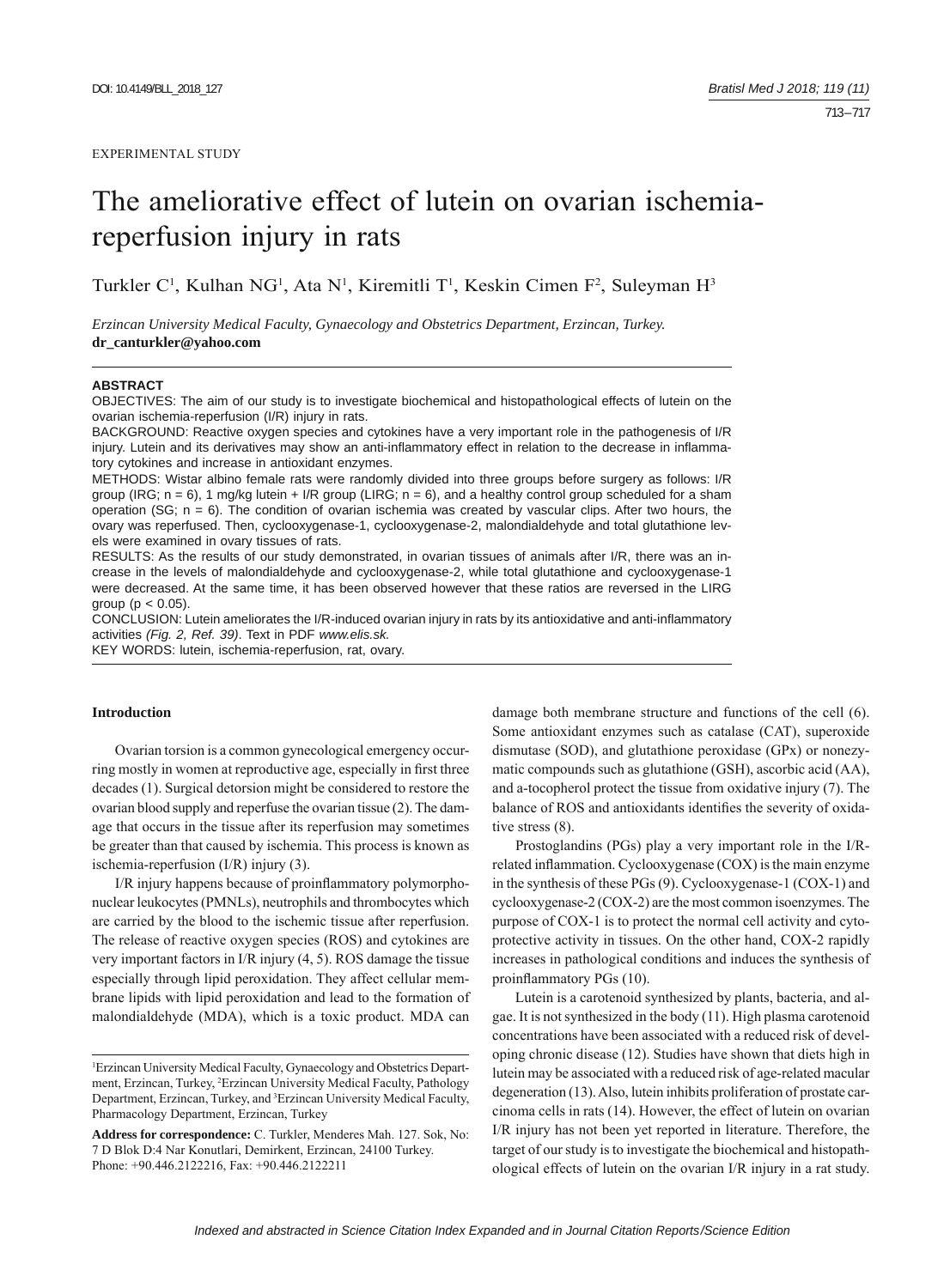## 713 – 717

# **Materials and methods**

# *Animals*

Experimental animals were obtained from Ataturk University, Medical Experimental Application and Research Center. A total of eighteen Wistar albino female rats weighing 237– 243 grams were randomly selected to be used in the experiment. Animals were housed and fed at normal room temperature (22 °C) prior to the experiment. The study was conducted at Ataturk University, Experimental Studies and Research Center, Erzurum. The experimental procedure was approved by the Committee for Animal Research of Ataturk University, Erzurum. This study was carried out in accordance with international guidelines on the ethical use of animals (Ethics Committee Number: (04.04.2018/1800109522).

## *Experimental groups*

Rats were randomly divided into three groups before experiment as follows: I/R group (IRG;  $n = 6$ ), 1 mg/kg lutein + I/R group (LIRG;  $n = 6$ ), and a healthy control group scheduled for a sham operation (SG;  $n = 6$ ).

## *Surgical and pharmacological procedures*

All surgical procedures were performed under sterile conditions in a proper laboratory setting. All rats were administered 25 mg/kg intraperitoneal (i.p.) thiopental sodium anesthesia and then the ovaries were visualized by a 2–2.5 incision in the lower abdomen under anesthesia. Vascular clips were applied on the lower parts of the right ovaries of the rats in IRG and LIRG groups. Then, 2-hour ischemia followed by 2-hour reperfusion was performed. The thiopental sodium used in the experiment was provided from Ibrahim Etem Ulagay (Istanbul, Turkey). Lutein, supplied from Solgar (USA), was given perorally at a dose of 1 mg/kg to LIRG group 1 h before the application of reperfusion in the LIRG group. At the same time, the same volume of saline (0.9 % NaCl) was applied to IRG and SG rat groups by oral route. Ovaries in the SG group were not subjected to these processes. After these processes, rats were euthanized, and their right ovaries were removed for biochemical and histopathological examination. The results were compared among the groups.

#### *Biochemical analysis of MDA and total GSH (tGSH)*

MDA measurements were based on the method used by Ohkawa et al. involving spectrophotometrical measurement at 532 nm of absorbance of the pink-colored complex formed by thiobarbituric acid and MDA (15). The results were expressed as micromole/mg protein.

tGSH levels in ovarian tissues were measured according to the method defined by Sedlak J and Lindsay RH (16). DTNB  $(5.5'$ -dithiobis [2-nitrobenzoic acid]) disulfide is chromogenic in the medium, and DTNB is reduced easily by sulfhydryl groups. The yellow color produced during the reduction is measured by spectrophotometry at 412 nm. The results were expressed as μmol /mg protein.

## *Measurement of COX activity*

Measurements were performed according to the method of Kulmacz and Lands (17). Firstly, the analysis buffer and arachidonic acid solution were prepared. The other substances used were COX standard, colorimetric substrate, DuP697 (COX-2 inhibitor), and SC-560 (COX-1 inhibitor), which are available in commercial kits. Then, absorbances at a wavelength of 590 nm were read. The activity of COX in the tissue was expressed as nmol/min/mg protein (U/mg protein).

#### *Histopathological analysis*

Histological examination was performed at the pathology department of Erzincan University Hospital. After removal of the ovaries, samples were fixed in 10% formaldehyde, dehydrated in ethanol, and embedded in paraffin. The tissues were cut into 4–6-μm-thick sections, which were deparaffinized with xylene and rehydrated with alcohol and water. Sections were stained with hematoxylin and eosin (H&E) and examined under a microscope (Olympus pX53, Olympus Optical Co., Tokyo, Japan) with a digital camera system (Olympus UTVO.5XG-3, Olympus Optical Co., Tokyo, Japan) by a pathologist blinded to the study. Ovarian damage, including follicular cell degeneration, vascular congestion, hemorrhage, and inflammation (neutrophil infiltration), was evaluated histologically.

## *Statistical analysis*

The software SPSS 16.0 was employed for the statistical analysis (SPSS Inc., Chicago, IL). Descriptive statistical results such as mean and standard deviation were obtained. Differences among the three groups were evaluated with Tukey analysis. The value of  $p < 0.05$  was considered statistically significant.

## **Results**

The MDA level in the ovarian tissue was  $9.0 \pm 0.3$  µmol/mg protein in SG group and  $31.5 \pm 3.9$  μmol/mg protein in IRG group.



**Fig. 1. COX-1, COX-2, MDA, and tGSH levels between groups.**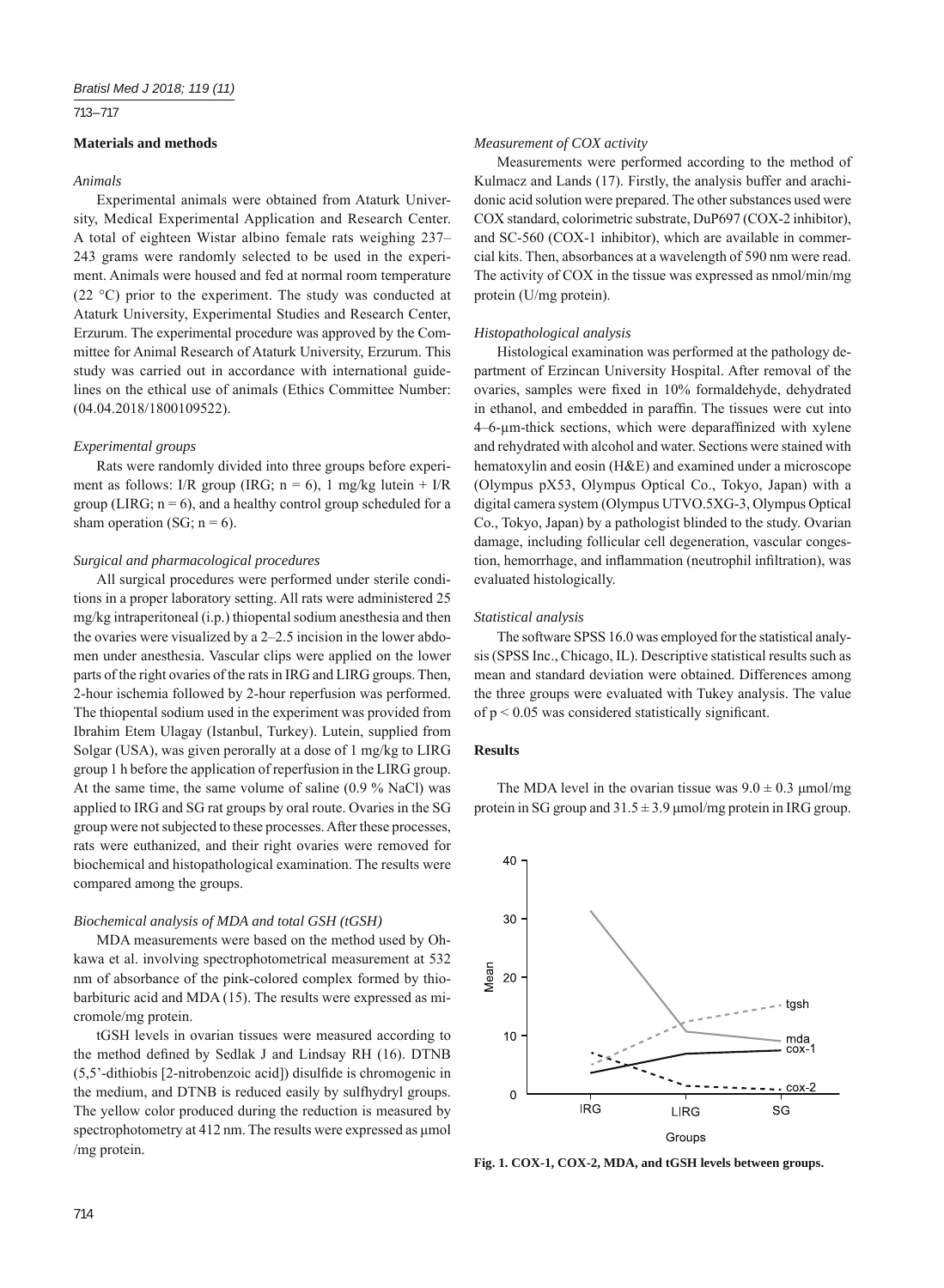

**Fig. 2. Hematoxylin & eosin (H&E) sections from a single rat ovary of each group. (A) Sections of ovarian tissue showing secondary follicle in the healthy control group with sham operation (SG) (H&E X200). (B) Ovarian tissue in the ischemia-reperfusion (IRG) group showing polymorphonuclear leukocytes (PMNLs; arrow with square at the edge), dilated congested blood vessel (arrow), hemorrhage (arrow with line at the edge) and edema (arrow with circle at the edge) (H&E X400). (C) Ovarian tissue in the IRG group showing degenerated secondary follicle (double-headed arrow) (H&E X400). (D) Ovarian tissue with almost normal appearance except for dilated congested blood vessels (arrow) in the 1 mg/kg lutein+ischemia-reperfusion group (LIRG) (H&E X200).**

When compared to the SG group, the increase in MDA level in IRG group was significant ( $p < 0.05$ ). The dose of 1 mg/kg lutein reduced the level of MDA (10.8  $\pm$  1.4 µmol/mg protein) significantly compared to the IRG group ( $p \le 0.05$ ). On the other hand, the I/R process caused a significant decrease in tGSH level in the ovarian tissue of rats compared to the SG group ( $p < 0.05$ ). It was measured as  $15.1 \pm 2.3$  µmol/mg protein in SG group and  $5.0 \pm 0.5$ μmol/mg protein in IRG group. The dose of 1 mg/kg lutein significantly ameliorated the tGSH level  $(12.3 \pm 2.4 \text{ \mu m}$ ol/mg protein) in LIRG group when compared to IRG group ( $p < 0.05$ ) (Fig. 1).

As seen in Figure 1, the COX-1 activity was suppressed in IRG group compared to SG group  $(3.7 \pm 0.3 \text{ U/mg}$  protein vs  $7.3 \pm 0.3$  U/mg protein) and this was significant (p < 0.05). But a significant increase (6.9  $\pm$  0.2 U/mg protein) was found in LIRG compared to the IRG group ( $p < 0.05$ ). On the contrary, COX-2 activity was significantly increased in IRG group when compared

to SG group (7.0  $\pm$  0.5 U/mg protein vs. 0.7  $\pm$  0.0 U/mg protein) while the dose of 1 mg/kg lutein significantly decreased COX-2 activity  $(1.4 \pm 0.2 \text{ U/mg protein}; p \le 0.05)$ .

The results of our study demonstrated that in ovarian tissues of animals administered with I/R, there was an increase in the levels of MDA and COX-2, and decrease in those of tGSH and COX-1, while these ratios were observed to be reversed in the LIRG group.

In histopathologic evaluation, normal histopathological appearance and secondary follicle were observed in the ovarian tissue of the SG group (Fig. 2A). Also, PMNLs, dilated congested blood vessels, hemorrhage, and edema were markedly seen in the ovarian tissue in IRG group (Fig. 2B). Degenerated secondary follicles were seen in the ovarian tissue in the IRG group (Fig. 2C). On the other hand, the dose of 1 mg/kg lutein corrected the pathological signs, only except for dilated congested blood vessels caused by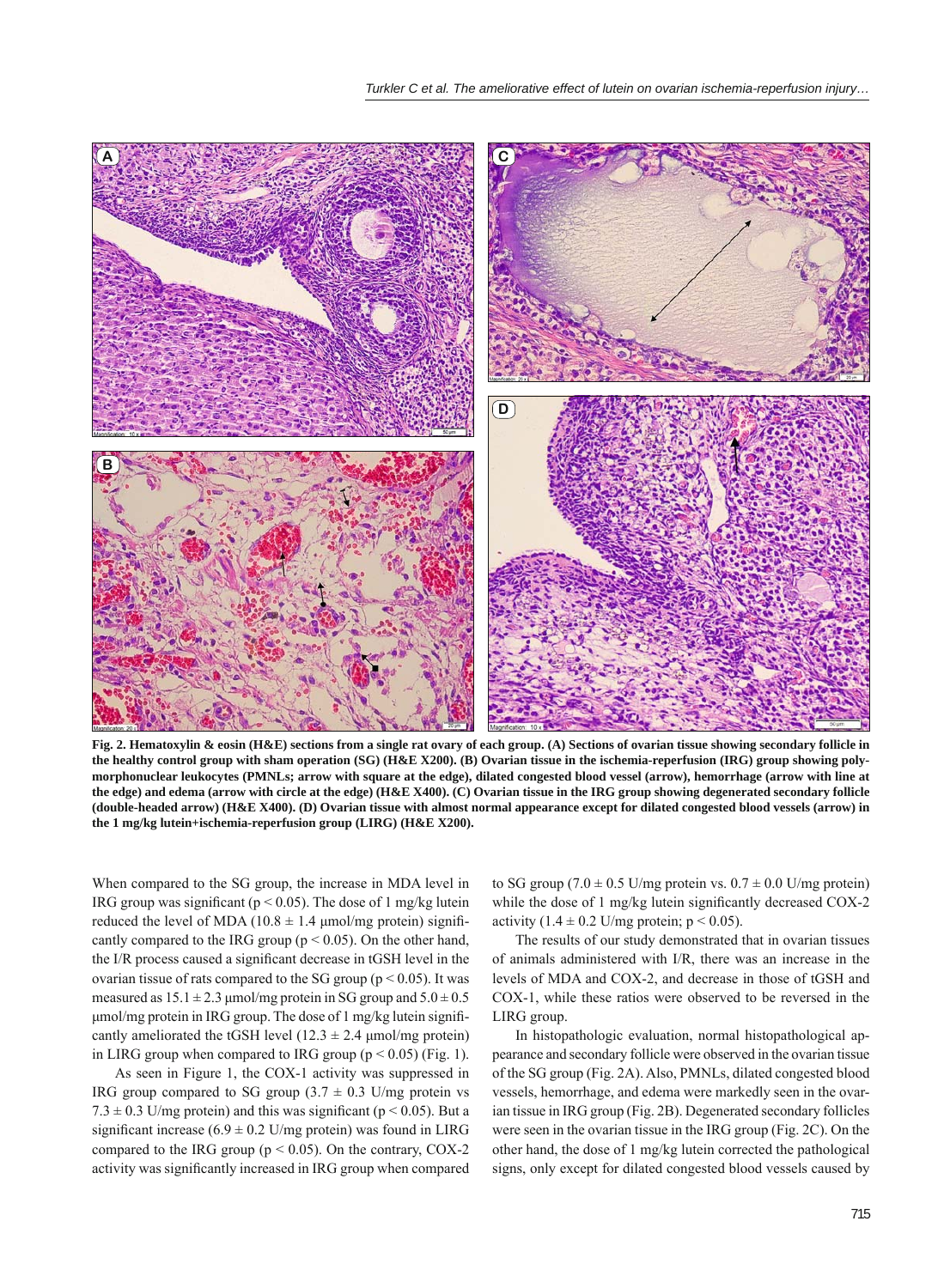## 713 – 717

I/R. Ovarian tissue with almost normal morphology in the LIRG group is shown in Figure 2D.

# **Discussion**

Lutein is one of 600 known naturally occurring carotenoids (18). The mechanism by which carotenoids affect the risk of developing chronic disease is not clear but the risk reduction typically depends on anti-inflammatory and antioxidant effects (12, 19). Lutein ameliorated acute inflammation in rats by inhibiting the production of nitrites, MDA, PGE2, tumor necrosis factor alpha (TNF- $\alpha$ ), and interleukin 6 (IL-6) cytokines. The anti-inflammatory mechanism of lutein might be related to the decrease in inflammatory cytokines and increase in antioxidant enzymes (SOD, CAT, GPx, glutathione S transferase, glutathione reductase), which would result in the reduction of inducible nitric oxide synthase (iNOS), COX-2 and MDA and subsequent inflammatory responses (20).

There are numerous experimental drug studies about lutein. In these published studies, anti-inflammatory and antioxidative effects of lutein were investigated in several organs such as eye, prostate, kidney, liver, lung, and colon in animal models (7, 13, 14, 20–25). There are no data about the effect of lutein on I/Rrelated ovarian injury.

In the beginning of reperfusion following ischemia, approximately 70 % of the oxygen provided to the tissue is oxidized to superoxide by xanthine oxidase (XO) (26). XO leads to the formation of excessive amounts of ROS (27). These ROS lead to the formation of toxic products such as aldehyde and MDA by oxidizing cell membrane lipids (28). GSH is one of the most important molecules of antioxidant capacity of the body that protect the tissues from ROS (29). In our study, I/R injury increased MDA levels and decreased the levels of tGSH in rat ovaries. Nevertheless, lutein significantly reduced MDA levels while significantly increasing the tGSH levels in rat ovaries injured by I/R.

Our results were in agreement with previous studies. For example, Cheng et al showed that lutein protects against skeletal muscle I/R injury by downregulating oxidative stress and inflammatory mechanisms (30). In another study, lutein was reported to have a beneficial effect against testicular  $I/R$  injury in rats (31). Additionally, the protective effect of lutein was demonstrated in small intestine and cardiac muscle (32, 33).

PGs synthesis is carried out via the COX pathway which contains two main isoenzymes named COX-1 and COX-2. COX-1 is involved in the synthesis of cytoprotective PGs, while COX-2 is induced by proinflammatory agents in pathological conditions (34, 35). Ibrahim et al. reported that I/R injury increased the COX-2 activity in hepatic tissue, while COX-2 activity was found to be lower than that of COX-1 in healthy hepatic tissue in rats (36). With its anti-inflammatory property, we found that lutein decreased the COX-2 activity as well as increased the COX-1 activity in ovarian tissue injured by I/R. Also, we found the activity of COX-2 to be increased in IRG group compared to the healthy control group, while the activity of COX-1 was suppressed (Fig. 1).

Histopathological signs of hemorrhage, dilated congested blood vessels, PMNL infiltration, and degenerated follicles in the ovarian tissue of the IRG group were also observed in this study. Same histopathological changes in rat ovaries related to I/R injury were shown in previous studies (10, 37, 38). Lutein also ameliorated these histopathological changes in the ovaries of the rats from LIRG group in this study and when compared to the IRG group, we observed normal appearance except for dilated congested blood vessels.

Finally, Aksak Karamese et al reported that betacarotene, which is a kind of carotenoids, exerts protective effects on experimentally induced ovarian I/R injury. In this rat study, biochemical results (MDA, GSH) and histopathological evaluation after betacarotene administration were similar to those in our study (39).

There are some limitations to our study. Firstly, prior to this study, there have been no data about the effect of lutein on I/Rrelated ovarian injury. Secondly, as the aim of the study was to investigate if lutein had beneficial effects on ovarian I/R injury, only a single and average dose of 1 mg/kg was examined. It would be better to compare different doses of lutein to find the mean effective dose. Thirdly, I/R-related damage was demonstrated by histopathological changes in ovaries. This damage should be evaluated by infarction size or apoptosis in further studies. Fourthly, the results of experimental studies on animals should not be extrapolated to humans. We think that most accurate information will be reached in the future should more studies on this subject be done.

We detected the ameliorative effect of lutein on ovarian I/R injury in rats. Because of this, lutein may be suggested to patients before detorsion surgery of ovaries. Nevertheless, further clinical studies are required to reach more accurate results.

## **References**

**1. Oelsner G, Cohen SB, Soriano D, Admon D, Mashiach S, Carp H.** Minimal surgery for the twisted ischaemic adnexa can preserve ovarian function. Hum Reprod 2003; 18 (12): 2599–2602.

**2. Hartley J, Akhtar M, Edi-Osagie E.** Oophoropexy for Recurrent Ovarian Torsion. Case Rep Obstet Gynecol 2018; 2018: 8784958.

**3. Carden DL, Granger DN.** Pathophysiology of ischaemia-reperfusion injury. J Pathol 2000; 190: 255–266.

**4. Yaman Tunc S, Agacayak E, Goruk NY et al.** Protective effects of honokiol on ischemia/reperfusion injury of rat ovary: an experimental study. Drug Des Devel Ther 2016; 10: 1077–1083.

**5. McMichael M, Moore RM.** Ischemia-reperfusion injury pathophysiology, Part I. J Veter Emer Crit 2004; 14: 231.

**6. Yapca OE, Borekci B, Suleyman H.** Ischemia-reperfusion damage. Eurasian J Med 2013; 45: 126–127.

**7. Yasar M, Erdi I, Kaya B.** The preventive effects of atorvastatin and N-acetyl cysteine in experimentally induced ischemia-reperfusion injury in rats. Bratisl Lek Listy 2018; 119 (3): 167–174.

**8. McCord JM.** Oxygen-derived free radicals in postischemic tissue injury. N Engl J Med 1985; 312: 159–163.

9. Suleyman H, Demircan B, Karagöz Y. Anti-inflammatory and side effects of cyclooxygenase inhibitors. Pharmacol Rep 2007; 59: 247–258.

**10. Nayki C, Nayki U, Keskin Cimen F et al.** The effect of rutin on ovarian ischemia-reperfusion injury in a rat model. Gynecol Endocrinol 2018; (3): 1–6.